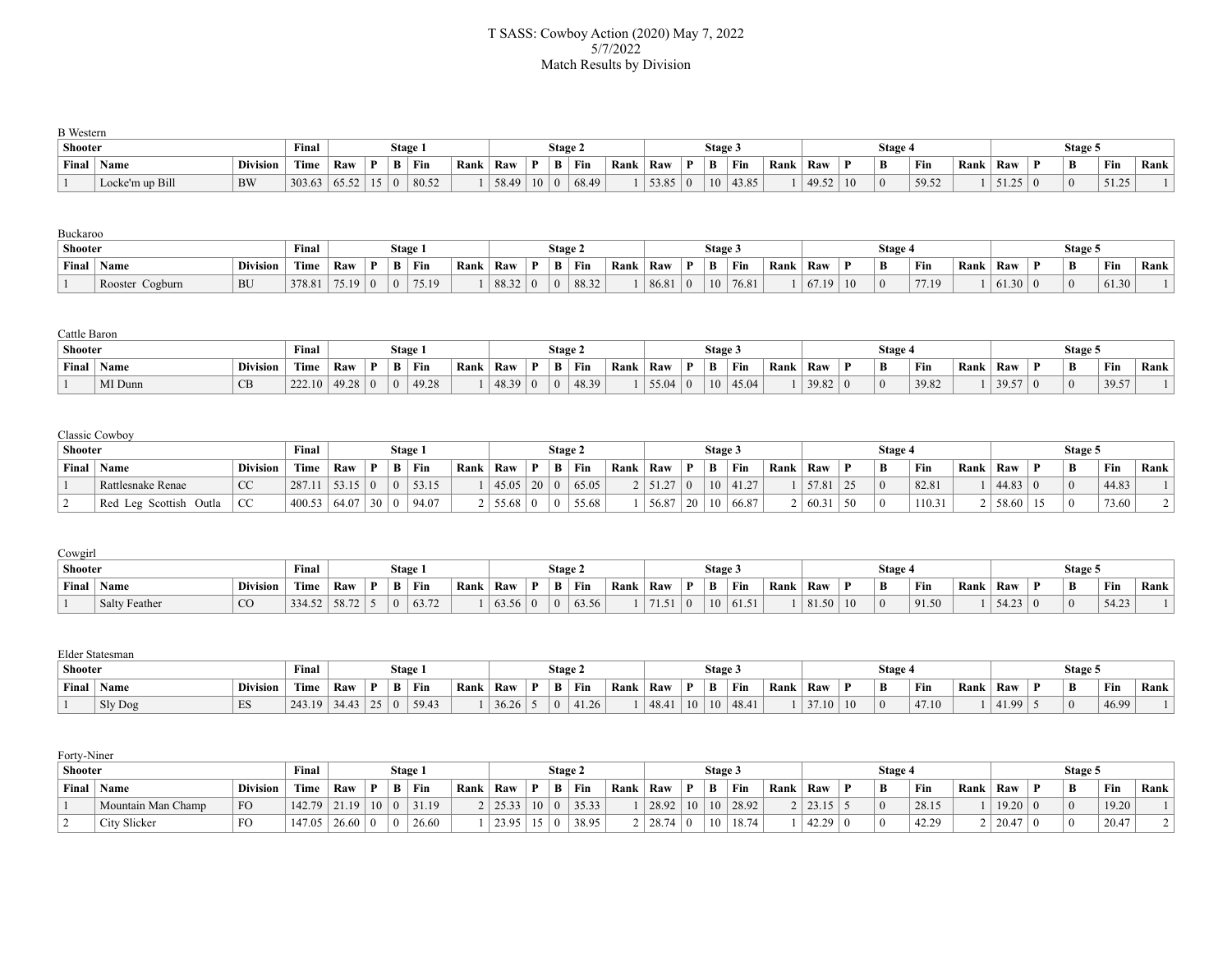Gunfighter

| Shooter |               |                 | Final          |       |              |           | Stage 1   |      |       | Stage 2 |       |      |       |              | Stage 3         |                 |      |       |    | Stage 4 |       |      |                  | Stage 5        |       |      |
|---------|---------------|-----------------|----------------|-------|--------------|-----------|-----------|------|-------|---------|-------|------|-------|--------------|-----------------|-----------------|------|-------|----|---------|-------|------|------------------|----------------|-------|------|
| Final   | Name          | <b>Division</b> | Time           | Raw   | $\mathbf{p}$ |           | $B$   Fin | Rank | Raw   | B       | ' Fin | Rank | Raw   | $\mathbf{D}$ |                 | ` Fin           | Rank | Raw   |    | B       | Fin   | Rank | Raw              | B              | Fin   | Rank |
|         | GI Jake       | GU              | $171.80$ 28.01 |       |              | $\perp$ 0 | 33.01     |      | 26.05 |         | 31.05 |      | 45.22 |              |                 | $10 \mid 35.22$ |      | 26.40 |    |         | 31.40 |      | (11.12)<br>41.IZ | $\overline{0}$ | 41.12 |      |
|         | JP Mc Lintock | GU              | 281.63         | 54.98 |              |           | 59.98     |      | 53.46 |         | 53.46 |      | 52.92 |              | 10 <sup>1</sup> | 42.92           |      | 72.66 | 10 |         | 82.66 |      | 42.61            | $\Omega$       | 42.61 |      |

## Lady Fortyniner

| <b>Shooter</b> |           |                 | Final  |       |              |    | Stage 1 |      |            | <b>Stage 2</b> |       |      |       |              | Stage 3  |       |      |                        |    | Stage    |       |      |       |    | Stage: |       |                |
|----------------|-----------|-----------------|--------|-------|--------------|----|---------|------|------------|----------------|-------|------|-------|--------------|----------|-------|------|------------------------|----|----------|-------|------|-------|----|--------|-------|----------------|
| Final          | Name      | <b>Division</b> | Time   | Raw   | $\mathbf{D}$ |    | B Fin   | Rank | Raw        | B              | Fin   | Rank | Raw   | $\mathbf{D}$ | B        | Fin   | Rank | Raw                    |    | B        | Fin   | Rank | Raw   | n  | B      | Fin   | Rank           |
|                | Daisy Ann | LF              | 174.75 | 34.26 |              | -0 | 34.26   |      | 31.60      | $\Omega$       | 31.60 |      | 37.38 | $\Omega$     | $\Omega$ | 37.38 |      | 25.59                  |    | $\Omega$ | 25.59 |      | 35.92 | 10 |        | 45.92 | 2 <sup>1</sup> |
|                | Miss Shot | <b>Y Y</b>      | 191.98 | 2215  |              |    | 38.15   |      | 32.23<br>. | $\Omega$       | 37.23 |      | 29.29 |              | $\Omega$ | 34.29 |      | 39.12<br><i>JJ</i> .IL | 10 | $\Omega$ | 49.12 |      | 28.19 |    |        | 33.19 |                |

## Lady Senior

| Shooter |                             |                 | Final              |      |              | Stage 1 |        |      |                 |    | Stage 2 |      |      |       |                      | <b>Stage 3</b> |       |      |       |    | <b>Stage</b> |        |      |       | Stage. |       |      |
|---------|-----------------------------|-----------------|--------------------|------|--------------|---------|--------|------|-----------------|----|---------|------|------|-------|----------------------|----------------|-------|------|-------|----|--------------|--------|------|-------|--------|-------|------|
| Final   | $\mathbf{X}$<br><b>Name</b> | <b>Division</b> | Time               | Raw  | $\mathbf{D}$ | B       | Fin    | Rank | Raw             | D  | B       | Fin  | Rank | Raw   | n                    |                | Fin   | Rank | Raw   |    | B            | Fin    | Rank | Raw   | B      | Fin   | Rank |
|         | ' Savanah Starr             | LD              | 173 J<br>T / J . 4 | 76.2 |              |         | 101.27 |      | 71.7<br>$\pm$ . | 20 |         | 91.7 |      | 86.12 | 15<br>$\overline{1}$ |                | 91.12 |      | 71.59 | 30 | $\theta$     | 101.59 |      | 82.52 |        | 87.52 |      |

|       | Lady Silver Senior |                 |        |       |    |   |         |      |       |    |         |       |      |       |              |         |                  |      |       |              |          |       |      |       |          |       |      |
|-------|--------------------|-----------------|--------|-------|----|---|---------|------|-------|----|---------|-------|------|-------|--------------|---------|------------------|------|-------|--------------|----------|-------|------|-------|----------|-------|------|
|       | Shooter            |                 | Final  |       |    |   | Stage 1 |      |       |    | Stage 2 |       |      |       |              | Stage 3 |                  |      |       |              | Stage 4  |       |      |       | Stage 5  |       |      |
| Final | ' Name             | <b>Division</b> | Time   | Raw   |    | В | ' Fin   | Rank | Raw   | ъ. | B       | ' Fin | Rank | Raw   | $\mathbf{D}$ | B       | <sup>'</sup> Fin | Rank | ' Raw | $\mathbf{D}$ | B        | Fin   | Rank | Raw   | B        | Fin   | Rank |
|       | Calamity Caroline  | LSS             | 311.27 | 62.18 | 10 |   | 72.18   |      | 61.04 |    |         | 66.04 |      | 68.54 |              | 10      | 58.54            |      | 50.61 |              | $\Omega$ | 55.61 |      | 58.90 | $\theta$ | 58.90 |      |

# Lady Wrangler

| <b>Shooter</b> |                     |                 | Final  |       |    |   | Stage 1 |      |       |   | Stage 2 |       |      |       |              | Stage 5 |       |      |       | Stage |                    |      |       | Stage 5    |       |      |
|----------------|---------------------|-----------------|--------|-------|----|---|---------|------|-------|---|---------|-------|------|-------|--------------|---------|-------|------|-------|-------|--------------------|------|-------|------------|-------|------|
| Final          | $\mathbb{N}$ ame    | <b>Division</b> | Time   | Raw   | n. | B | Fin     | Rank | Raw   | m | B       | ' Fin | Rank | Raw   | $\mathbf{D}$ | B       | Fin   | Rank | ' Raw | B     | Fin                | Rank | Raw   | B          | Fin   | Rank |
|                | Millie Mae Fischels | LW              | 327.42 | 60.24 |    |   | 70.24   |      | 68.80 |   |         | 73.80 |      | 66.60 |              |         | 71.60 |      | 51.58 |       | $-1$ $-0$<br>51.58 |      | 55.20 | $\sqrt{0}$ | 60.20 |      |

| Senior         |                          |                 |        |       |     |          |       |      |                 |                |                |       |      |       |              |         |       |      |       |   |                 |       |      |       |         |       |      |
|----------------|--------------------------|-----------------|--------|-------|-----|----------|-------|------|-----------------|----------------|----------------|-------|------|-------|--------------|---------|-------|------|-------|---|-----------------|-------|------|-------|---------|-------|------|
| <b>Shooter</b> |                          |                 | Final  |       |     | Stage 1  |       |      |                 |                | Stage 4        |       |      |       |              | Stage 3 |       |      |       |   | <b>Stage 4</b>  |       |      |       | Stage 5 |       |      |
| Final          | `Name                    | <b>Division</b> | Time   | Raw   | ≒π∍ | В        | ` Fin | Rank | $\mathsf{R}$ aw | D.             | B              | Fin   | Rank | Raw   | $\mathbf{D}$ | B       | ' Fin | Rank | Raw   | D | B               | Fin   | Rank | Raw   | B       | Fin   | Rank |
|                | Ranger Matthias Fischels | <b>SE</b>       | 171.67 | 31.93 |     | $\theta$ | 31.93 |      | 36.15           | $\overline{0}$ | $\overline{0}$ | 36.15 |      | 36.95 |              |         | 36.95 |      | 30.32 |   | $\vert 0 \vert$ | 30.32 |      | 31.32 |         | 36.32 |      |

|         | Senior Gunfighter |                 |        |       |              |         |      |       |    |         |           |      |       |     |         |                 |      |                  |       |       |      |                  |    |                |               |      |
|---------|-------------------|-----------------|--------|-------|--------------|---------|------|-------|----|---------|-----------|------|-------|-----|---------|-----------------|------|------------------|-------|-------|------|------------------|----|----------------|---------------|------|
| Shooter |                   |                 | Final  |       |              | Stage 1 |      |       |    | Stage 2 |           |      |       |     | Stage 3 |                 |      |                  | Stage |       |      |                  |    | Stage 5        |               |      |
| Final   | Name              | <b>Division</b> | Time   | Raw   | $\mathbf{D}$ | ' Fin   | Rank | Raw   | n. |         | $B$   Fin | Rank | Raw   | 'Dι |         | Fin             | Rank | <sup>'</sup> Raw | B     | Fin   | Rank | <sup>'</sup> Raw | n. | $\mathbf{B}$   | Fin           | Rank |
|         | Lanky Frame       | SG              | 154.30 | 29.36 |              | 29.36   |      | 32.90 |    |         | 32.90     |      | 36.95 |     |         | $10 \mid 31.95$ |      | 32.54            |       | 32.54 |      | 27.55            |    | $\overline{0}$ | 2755<br>21.JJ |      |

| Silver Senior  |                |                 |                          |       |             |           |      |       |         |       |      |       |              |         |                 |      |                |    |         |       |      |                |            |                |       |      |
|----------------|----------------|-----------------|--------------------------|-------|-------------|-----------|------|-------|---------|-------|------|-------|--------------|---------|-----------------|------|----------------|----|---------|-------|------|----------------|------------|----------------|-------|------|
| <b>Shooter</b> |                |                 | Final                    |       |             | Stage 1   |      |       | Stage 2 |       |      |       |              | Stage 3 |                 |      |                |    | Stage 4 |       |      |                |            | Stage 5        |       |      |
| Final          | Name           | <b>Division</b> | Time                     | Raw   | <b>D</b>    | $B$   Fin | Rank | Raw   | B       | Fin   | Rank | Raw   | $\mathbf{D}$ | B       | Fin             | Rank | Raw            |    | B       | Fin   | Rank | Raw            |            | B              | Fin   | Rank |
|                | Fat Boy Harley | <b>SS</b>       | $162.30 \mid 24.58 \mid$ |       | 15 0        | 39.58     |      | 32.98 |         | 32.98 |      | 37.13 | $\Omega$     |         | $10 \mid 27.13$ |      | $34.26$ 5      |    |         | 39.26 |      | $23.35 \mid 0$ |            | $\overline{0}$ | 23.35 |      |
|                | Dusty Miller   | SS              | 218.84                   | 46.43 |             | 46.43     |      | 44.45 |         | 44.45 |      | 47.12 |              | 10      | 42.12           |      | 36.02          |    |         | 41.02 |      | 139.82         |            | $\Omega$       | 44.82 |      |
|                | Parnelly Pete  | <b>SS</b>       | 222.04                   | 34.46 | $10\vert 0$ | 44.46     |      | 39.48 |         | 39.48 |      | 42.00 | 20           |         | $10 \mid 52.00$ |      | $3 \mid 33.43$ | 10 |         | 43.43 |      | 42.67          | $\vert$ () | $\overline{0}$ | 42.67 |      |